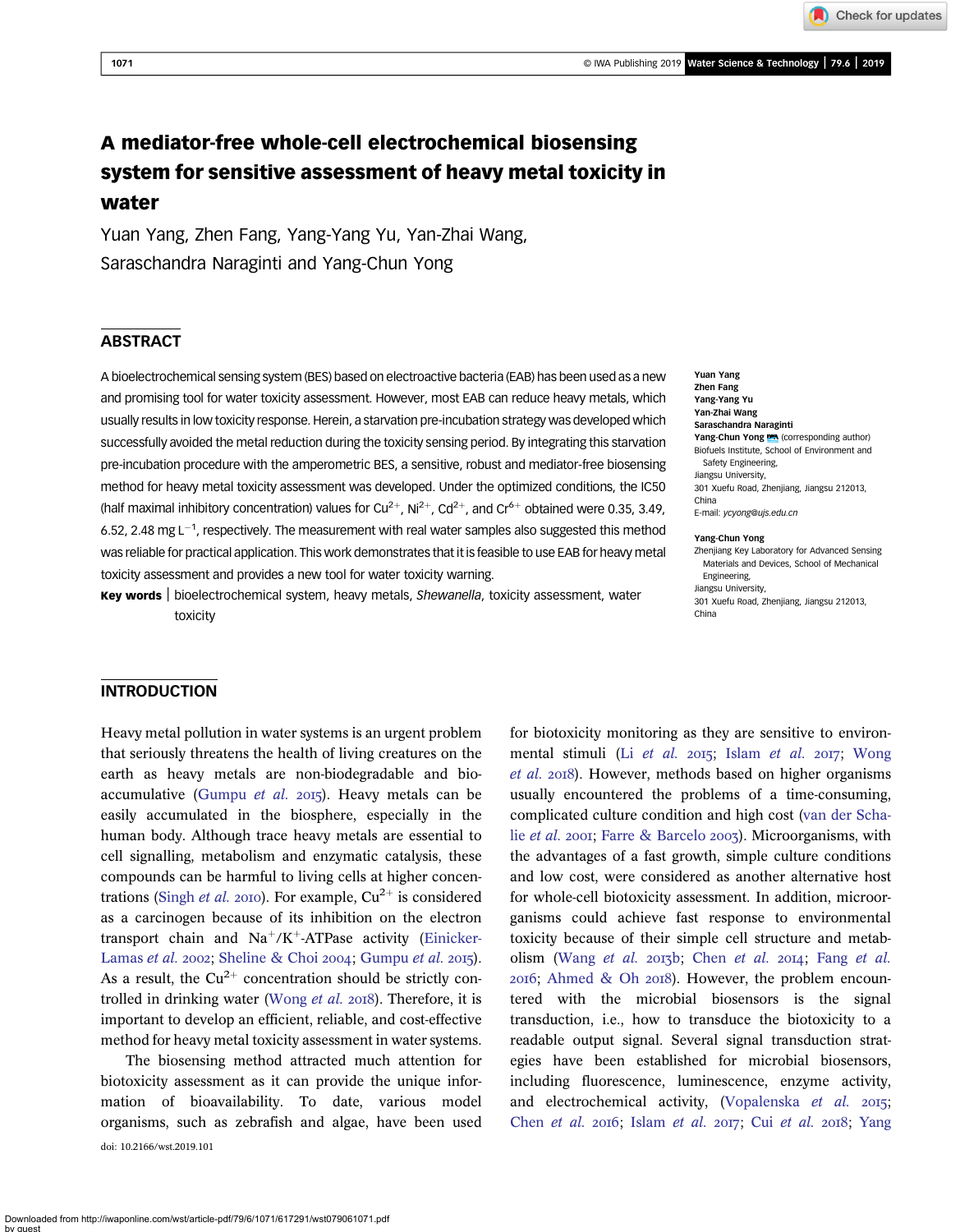[et al.](#page-8-0) 2018b). However, transduction of the bio-signal into a readable electric signal with an electrochemical tool was proved as one of the most efficient and cost-effective approaches [\(Gumpu](#page-8-0) et al. 2015; [Fang](#page-7-0) [et al.](#page-7-0) 2016; Gao et al. 2016).

During the past decades, various whole-cell bioelectrochemical sensing systems have been developed and applied for heavy metal toxicity assessment ([Wang](#page-8-0) et al.  $2017b$ ; [Gumpu](#page-8-0) [et al.](#page-8-0)  $2015$ ; Gao et al.  $2016$ ; Yang et al.  $2018a$ ; [Zhang](#page-9-0) *et al.*  $2018$ ). However, these biosensors usually relied on the utilization of mediators (redox-active molecules) to transport the electrons between the electrode and cells ([Gumpu](#page-8-0) et al.  $2015$ ). Strikingly, it was recently found that some electroactive bacteria (EAB) could exchange the electrons with electrode without an exogen-ously added mediator [\(Logan](#page-8-0) 2009; Liao [et al.](#page-8-0) 2015). Compared with the exogenously added mediator-based bioelectrochemical sensing system (BES), the EAB-based mediator-free biosensor showed advantages of easy operation, cost-effectiveness and high sensitivity (Si  $et$  al. 2015; [Fang](#page-7-0) et al. 2016; [Yang](#page-8-0) et al. 2018a, 2018b). Thus, it is expected to use EAB to construct mediator-free whole-cell electrochemical biosensors for heavy metal toxicity assessment.

Shewanella oneidensis MR-1 is one of the most extensively studied model EAB, which showed high efficiency in electron exchange between cells and the electrode ([Gorby](#page-8-0) et al. 2006; [Hau & Gralnick](#page-8-0) 2007). Recently, different biosensors based on S. oneidensis MR-1 have been developed (Si [et al.](#page-8-0) 2016; Sun et al. 2017). This strain was proved to have high sensitivity to toxic stimuli, and also showed high efficiency to convert the cell stimuli to electric signal [\(Webster](#page-8-0) et al.  $2014$ ; [Yang](#page-8-0) et al.  $2018b$ ). For example, with S. oneidensis MR-1 inoculated BES, a sensitive concentration response to the toxicity of formaldehyde was observed ([Wang](#page-8-0) et al. 2013a). Moreover, acute toxicity of 3,5-dichlorophenol could also be assessed by a biosensor based on S. oneidensis MR-1 [\(Yang](#page-8-0) et al. 2018b). However, as most EAB are metal-reducing bacteria which could reduce the toxic heavy metal ions to low-/non-toxic forms, it is still unclear whether metal-reducing EAB can be used for heavy metal toxicity assessment or not.

In this study, a starvation pre-incubation procedure was established to avoid the heavy metal reduction by S. oneidensis MR-1 during the toxicity sensing process, which enabled accurate and sensitive toxicity assessment. Based on this starvation pre-incubation procedure, a mediator-free electrochemical biosensor for heavy metal toxicity assessment was developed and optimized. Compared with other heavy metal toxicity biosensors, by integrating the starvation pre-incubation, the mediator-free biosensor developed here showed high sensitivity, good stability and reliability for real sample assessment, which implied that the EAB-based mediator-free biosensor holds great potential for water toxicity assessment.

# MATERIALS AND METHODS

#### Bacteria strains and chemicals

S. oneidensis MR-1 (ATCC 700550) was cultivated in Luria-Bertani (LB) medium (peptone 10 g/L, yeast extract 5 g/L, NaCl 5 g/L, pH 7.0) with shaking at 30  $\degree$ C under aerobic condition (Yong *[et al.](#page-8-0)* 2014). After the cell density (OD<sub>600</sub>) reached the designed value  $(OD_{600}$  of approximately 2), the bacteria were harvested by centrifugation and suspended in fresh electrolyte (M9 medium with Wolfe's minerals ([Gorby](#page-8-0) *et al.* 2006)) with the designed cell density for biosensing assay (Si [et al.](#page-8-0)  $2015$ ). Escherichia coli JM109 and Pseudomonas aeruginosa PAO1 (ATCC 15692) were cultured in LB liquid medium. The heavy metal solutions were prepared with various salts of CuSO<sub>4</sub>, CdCl<sub>2</sub>, K<sub>2</sub>Cr<sub>2</sub>O<sub>7</sub>, and NiSO4. All chemical agents were analytical grade and purchased from Sangon Biotech (Shanghai, China).

#### Electrochemical measurement

A three-electrode system composed of a 15-mL cylindrical borosilicate glass bottle containing a counter electrode (platinum wire), a reference electrode (saturated calomel electrode (SCE),  $+0.243$  V vs. SHE), and a working electrode (WE)  $(1 \text{ cm} \times 2 \text{ cm} \text{ carbon cloth})$  was constructed for electrochemical analysis. The electrochemical tests were performed under anaerobic condition. The amperometry was performed by a CHI-660E electrochemical workstation (Chenhua Instruments Co., Ltd, Shanghai, China). All potentials mentioned are reported versus SCE.

#### Biosensing system assembly and toxicity assessment

For the biosensing system assembly, the cell suspension (suspended in electrolyte) was purged with  $N_2$  for 30 min to remove the dissolved oxygen and then added into the three-electrode electrochemical cell. Later, the heavy metal stock solution (20 μL) was injected into the electrochemical cell to the designed final metal concentration.

Then, the electrochemical cells  $(cell + electrolyte +$ metal ions, without electron donor/carbon source) were incubated for 10–120 min, which was defined as the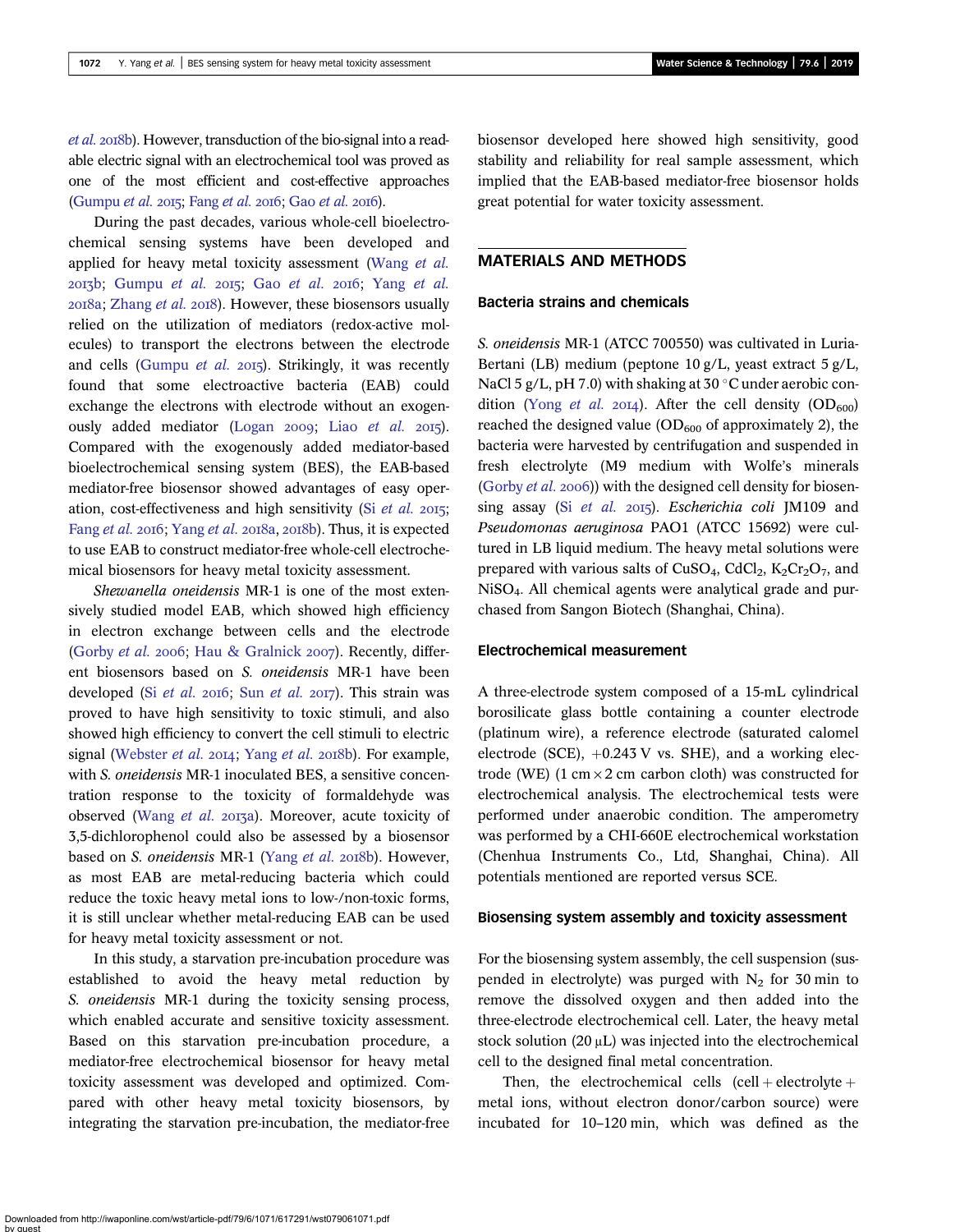pre-incubation period. The pre-incubation was performed at  $30^{\circ}$ C with shaking (150 rpm) under anaerobic condition.

After the pre-incubation, lactate (purged with  $N_2$ ) was added as electron donor (10 mM) to start the bioassay. A poised potential was applied to the WE and the current output was monitored. For the toxicity assessment of real water, the samples were collected from the river at Jiangsu University (Jiangsu Province, China). All assays were conducted at 30 °C. All concentrations mentioned in this study are the final concentration in the electrochemical cell, if not stated otherwise. All tests are performed in triplicate. Statistical analysis was performed with one-way analysis of variance (ANOVA) using SPSS software.

The metal toxicity was represented by biosensor current output inhibition ratio. It was calculated with the following equation,

Inhibition =  $(i_0 - i_{in})/i_0 \times 100\%$ 

where  $i_0$  indicates the current response of the biosensor without metal ions,  $i_{in}$  indicates the current response of the biosensor with metal ions.

The half maximal inhibitory concentration (IC50) of the biosensor towards different metal ion indicates the metal concentration that results in 50% inhibition ratio. The IC50 for different metal ions was estimated with their calibration curves  $(Y = aX + b, Y)$  indicates the inhibition ratio  $(%)$ , X indicates the concentration of heavy metal  $(mg L^{-1})$ ), respectively. So, the IC50 was calculated as  $IC50 = (50 - b)/a.$ 

# RESULTS AND DISCUSSION

#### Biosensing system development

S. oneidensis MR-1 is a model EAB that can transfer electrons derived from the cell metabolism to an electrode through a mediator-free manner with an efficient extracellu-lar electron transfer pathway ([Yong](#page-8-0) [et al.](#page-8-0) 2014; Sun et al. ). Thus, it is reasonable to expect that the extracellular electron flow should be proportional to the activity of intracellular metabolism. It is well known that the activity of the cell metabolism is greatly affected by the environmental toxin, and the fluctuation of the metabolic activity has already been used as an indicator for toxicity assessment [\(Einicker-Lamas](#page-7-0) et al. 2002; [Wang](#page-8-0) et al. 2013b). So, it is speculated that the heavy metal toxicity could be assessed by monitoring the response of extracellular electron flow with a S. oneidensis MR-1-based mediator-free BES [\(Figure 1\(a\)\)](#page-3-0). However, the feasibility of heavy metal ion detection is still doubtful because S. oneidensis MR-1 has strong reducing ability towards heavy metals such as  $Cr^{6+}$ and  $Cu^{2+}$  ([Middleton](#page-8-0) et al. 2003; [Kimber](#page-8-0) et al. 2018), which could result in a low toxic response (Figures S1 and S2, available with the online version of this paper).

To solve the problem of metal reduction, a starvation pre-incubation process was proposed. As the metal reduction was an electron donor driving process, it was found that the heavy metals could not be reduced under the starvation condition without electron donor (Figure S1). Thus, a starvation pre-incubation period might be useful for cells to sense the acute toxicity of the heavy metals by EAB. As compared with the non-starvation preincubation, the heavy metals with the same concentration showed much higher biotoxicity (Figure S2). Therefore, a biosensing procedure with a starvation pre-incubation period was established as the following: the S. oneidensis MR-1 cells were washed to remove the residual nutrient and resuspended in the M9 mineral medium without carbon source (electron donor). Then, heavy metal ion or water sample was added into the electron donor free cell suspension and incubated for 10–120 min (starvation preincubation for toxicity sensing). After this toxicity sensing period, electron donor was added into the system, and the bioelectrochemical activity of cells was evaluated by a three-electrode system (signal output step), which should be proportional to the toxicity of heavy metal ([Figure 1\(b\)\)](#page-3-0).

Furthermore, the feasibility for heavy metal toxicity assessment with the developed bioelectrochemical system was evaluated. In accordance with a previous report [\(Yang](#page-8-0) [et al.](#page-8-0) 2018b), the S. oneidensis MR-1 cells generated a significant current output when electron donor (lactate) was injected and a poised potential was applied on the WE [\(Figure 2\)](#page-3-0). After about 250 seconds' adaptation, the current output gradually increased for the cells without heavy metal addition. After that, a logarithmic increase was observed after about 800 seconds and reached a plateau of about 3.9 μA. In contrast, for cells with heavy metals addition, although the current evolution trend is similar to that without  $Cu^{2+}$  addition, the adaptation time is much longer and the highest current output is much lower. As shown in [Figure 2,](#page-3-0) with  $1 \text{ mg } L^{-1}$  Cu<sup>2+</sup> addition, the time required to reach the highest current output  $(\Delta t)$  is about 50% longer than that without  $Cu^{2+}$  addition, while the highest current is only about 41% of that without  $Cu^{2+}$  addition. Although the current at the start point of the biosensing process was unstable, a relatively stable maximum current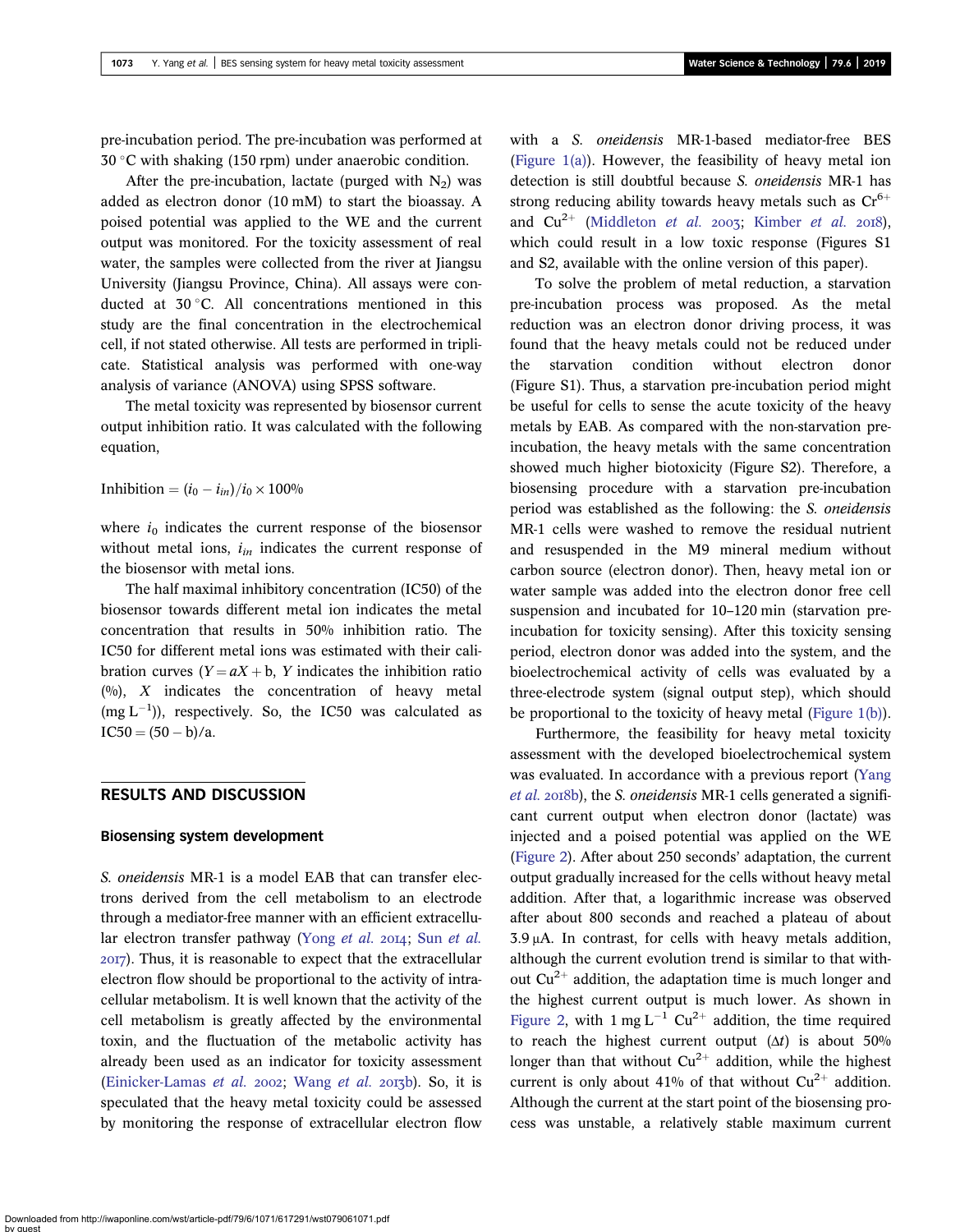<span id="page-3-0"></span>

Figure 1 (a) Schematic of mediator-free Shewanella-based heavy metal toxicity assessment. (b) Operation procedure for starvation pre-incubation integrated heavy metal toxicity biosensing system. Carbon cloth is working electrode (WE), SCE is saturated calomel electrode, and platinum wire is the counter electrode (CE).



Figure 2 | Amperometric response of Shewanella-based mediator-free biosensor to  $Cu<sup>2+</sup>$ . The sensing conditions are as follows: starvation pre-incubation with Cu<sup>2+</sup> for 30 min, 0.5 V poised potential on WE, and cell density at  $OD_{600} = 0.5$ .

output phase was observed after the logarithmic increase. Thus, the current increment could be considered as an indicator for toxicity assessment. The toxicity could be assessed with the inhibition ratio; 1 mg  $L^{-1}$  Cu<sup>2+</sup> resulted in an inhibition ratio of 32.7%, which is much more sensitive than other biosensing systems [\(Wang](#page-8-0) [et al.](#page-8-0) 2013b; Gao et al. ). These results suggested that the toxicity of the heavy metal ions could be assessed by S. oneidensis MR-1 in a mediator-free manner with high sensitivity by integrating with a starvation pre-incubation process.

# System optimization for sensitivity improvement

The parameters such as poised potential, cell density, growth stage and pre-incubation time were optimized to further improve the performance of the biosensing system. Although the electric output of this biosensing system depends on the toxicity effect on the cell metabolism, the electron transportation efficiency between cells and the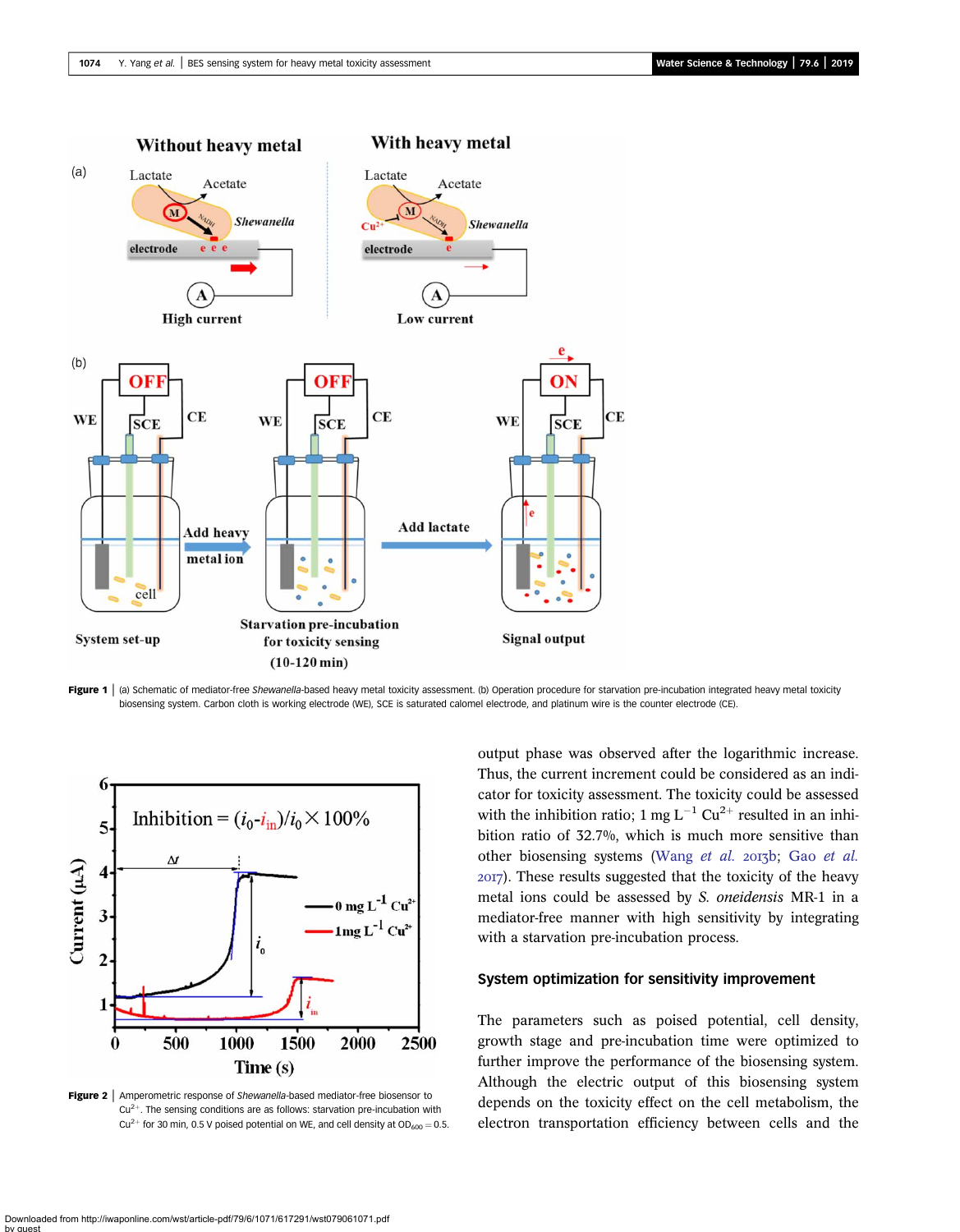electrode also largely affects the output as it is the key linkage between cell metabolism and electric signal output on the electrode. Thus, the poised potential should be optimized. Various potential values from  $0 \, \text{V}$  to  $0.5 \, \text{V}$  (vs. SCE) were used and 0.5 V showed the highest inhibition ratio (37.6  $\pm$  3.2%) (Figure 3(a)). Further, the effect of cell density on the biosensor output was determined. It was found that the different cell densities did not show significant difference on the inhibition ratio among the tested cell densities. Thus, the lower cell density  $(OD_{600} = 0.5)$ was selected as the optimum condition for easy operation. In addition, it was reported that the cells under different growth stage had very different sensitivity to the toxicity, while the cells at logarithmic growth phase were more sen-sitive ([Wang](#page-8-0) et al. 2013b). As shown in Figure 3(c), compared with the cells at the very early logarithmic growth phase (6 h) (Figure S3, available online), prolonged cultivation (8, 10, and 13 h) gradually repressed the sensitivity as evidenced by the decreased inhibition ratio. Therefore, the cells at the early logarithmic growth phase (6 h), which showed the highest inhibition ratio (46.2  $\pm$ 3.1%), was selected as the optimum condition.

As starvation pre-incubation of cells with heavy metal ions is crucial for the toxicity assessment, the incubation time was further optimized. It was observed that the inhibition ratio increased with the prolonged pre-incubation time (Figure 3(d)), i.e., 10 min pre-incubation showed only  $23.0 \pm 1.5\%$  inhibition ratio, while 60 min pre-incubation reached the highest inhibition ratio of  $57.4 \pm 2.5$ %. During the optimization, the inhibition ratio for 0.5 mg  $L^{-1}$  Cu<sup>2+</sup> was increased from  $28.8 \pm 2.7\%$  to  $57.4 \pm 2.5\%$ . Therefore, the optimum biosensing conditions were fixed as: 0.5 V poised potential on the WE, cell density of  $OD_{600} = 0.5$  at the early logarithmic growth phases (6 h), and the starvation pre-incubation time of 60 min.

#### Analytical performance of the biosensing system

The analytical performance of this mediator-free biosensing system was determined under the optimized conditions.



Figure 3 | Effect of (a) poised potential (30 min pre-incubation, 0.5 OD<sub>600</sub> cell density, and 8 h cell culture time), (b) cell density (30 min pre-incubation, 8 h cell culture time, and 0.5 V WE potential), (c) cell culture time (30 min pre-incubation, 0.5 OD<sub>600</sub> cell density, and 0.5 V WE potential), and (d) pre-incubation time (0.5 OD<sub>600</sub> cell density, 0.5 V WE potential, and 6 h cell culture time) on the performance of biosensor (Cu<sup>2+</sup>, 0.5 mg L<sup>-1</sup>). The amperometric response without Cu<sup>2+</sup> addition at designed condition was used as the control for inhibition ratio calculation.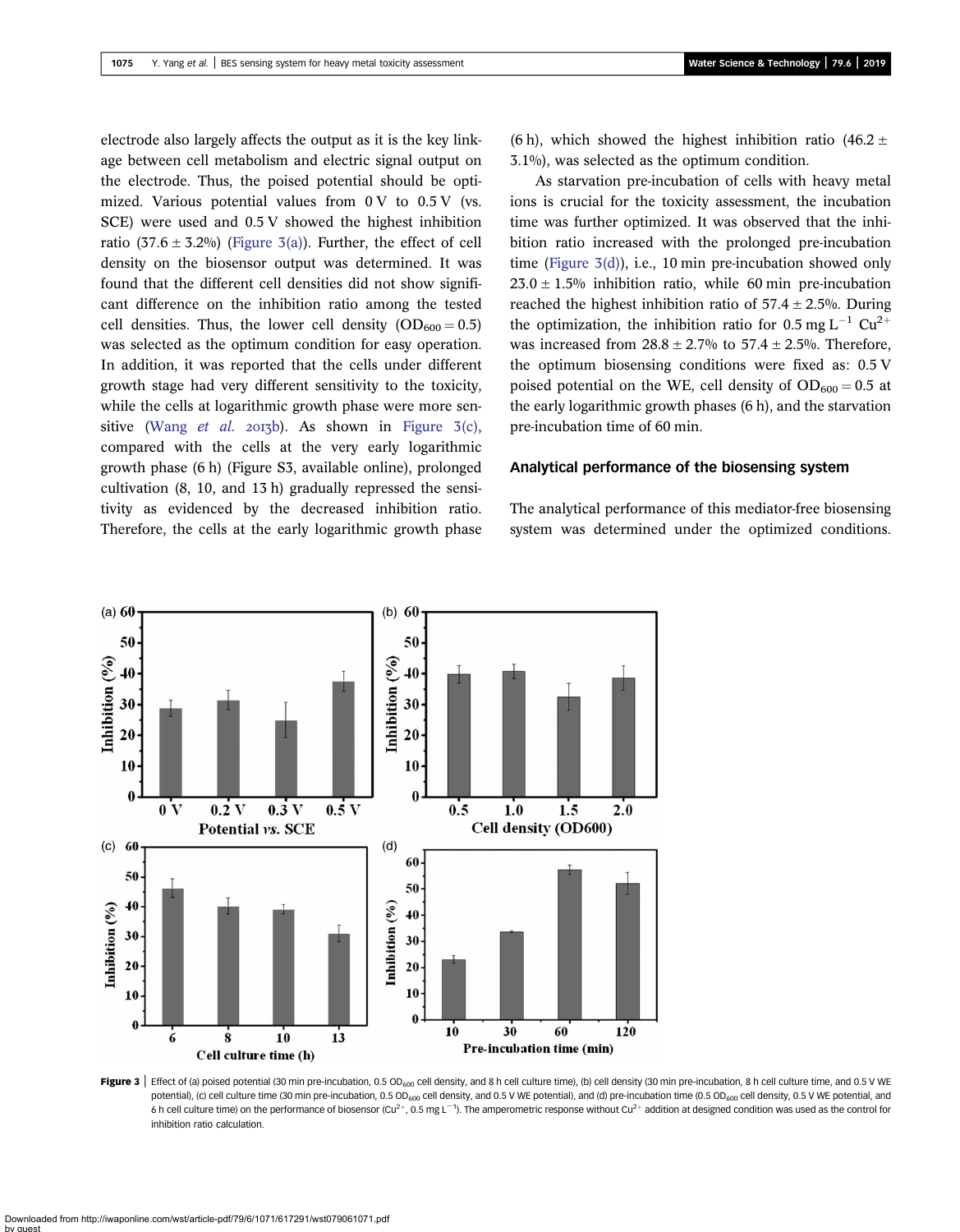The biosensor response to different concentrations of heavy metal was determined (Yang [et al.](#page-8-0)  $20I7$ ). As shown in Figure  $4(a)$ , the maximum current output was decreased with the increasing concentration of  $Cu^{2+}$ . In accordance with this, the inhibition ratio of  $Cu^{2+}$  was dependent on the concentrations. A good linear dependency  $(R^2 = 0.97)$ between the inhibition ratio  $\left(\frac{0}{0}\right)$  and  $\text{Cu}^{2+}$  concentration (mg  $L^{-1}$ ) was observed as shown in Figure 4(b), suggesting that the proposed model of electrochemical biosensing system could be utilized for  $Cu^{2+}$  detection. The limit of detection (signal/noise = 3) calculated was 0.03 mg L<sup>-1</sup>. Interestingly, higher concentration of  $Cu^{2+}$  resulted in a longer time  $(\Delta t)$  to reach the maximum current output. Once 0.4 mg L<sup>-1</sup> Cu<sup>2+</sup> was added,  $\Delta t$  was increased to about 3,000 seconds (about threefold higher than that without  $Cu^{2+}$  addition) (Figure 4(a)). More interestingly, it was found that the  $\Delta t$  also showed good linear dependency  $(R^2 = 0.98)$  on the Cu<sup>2+</sup> concentrations, suggesting  $\Delta t$ would be another indicator for heavy metal ion detection (Figure 4(c)). Furthermore, the concentration response of this biosensing system to other heavy metals  $(Ni^{+}, Cd^{2+}, or$  $Cr^{6+}$ ) was also determined (Table S1, available online) and good concentration dependency was achieved, respectively. The results suggested that the system and method developed here might be applicable for heavy metal toxicity assessment in water systems.

The real water samples might contain various organic compounds or bacteria which might affect the assessment. Thus, possible interferences from organic compounds (lactate was selected as it is the most common electron donor for S. oneidensis MR-1, glucose was selected as it is the most common organic compound in the environment) and bacteria (E. coli and P. aeruginosa were selected due to their prevalence in the environment) were tested. As shown in [Figure 5\(a\)](#page-6-0), no significant performance difference could be observed among the biosensors with or without lactate or glucose addition. In addition, simulated bacteria contamination from P. aeruginosa or E. coli did not show significant influence on the biosensing output. The results suggested that the Shewanella-based mediatorfree biosensing system was robust enough for water toxicity assessment.

Storage stability (shelf life-time) is another concern for practical application of whole-cell biosensors, since longterm storage of microorganism at low temperature may result in decreased cell viability (Si [et al.](#page-8-0) 2015). However, S. oneidensis MR-1 is a low temperature resistant strain ([Abboud](#page-7-0) *[et al.](#page-8-0)* 2005; Si *et al.* 2015). It was found that storage at  $4^{\circ}$ C showed only a marginal effect on the analytic



Figure 4 | (a) Dose-dependent response of Shewanella-based mediator-free biosensor to  $Cu<sup>2+</sup>$  under optimized conditions. (b) Linear relationship between inhibition ratio and  $Cu^{2+}$  concentrations assessed by the developed biosensor. (c) Linear relationship between  $\Delta t$  and Cu<sup>2+</sup> concentrations assessed by the developed biosensor.

performance, i.e., after 7 days' storage at 4 °C, only ∼12% of biosensing activity decrease was observed. The good long-term storage stability implied that this biosensor could be further adapted for practical application.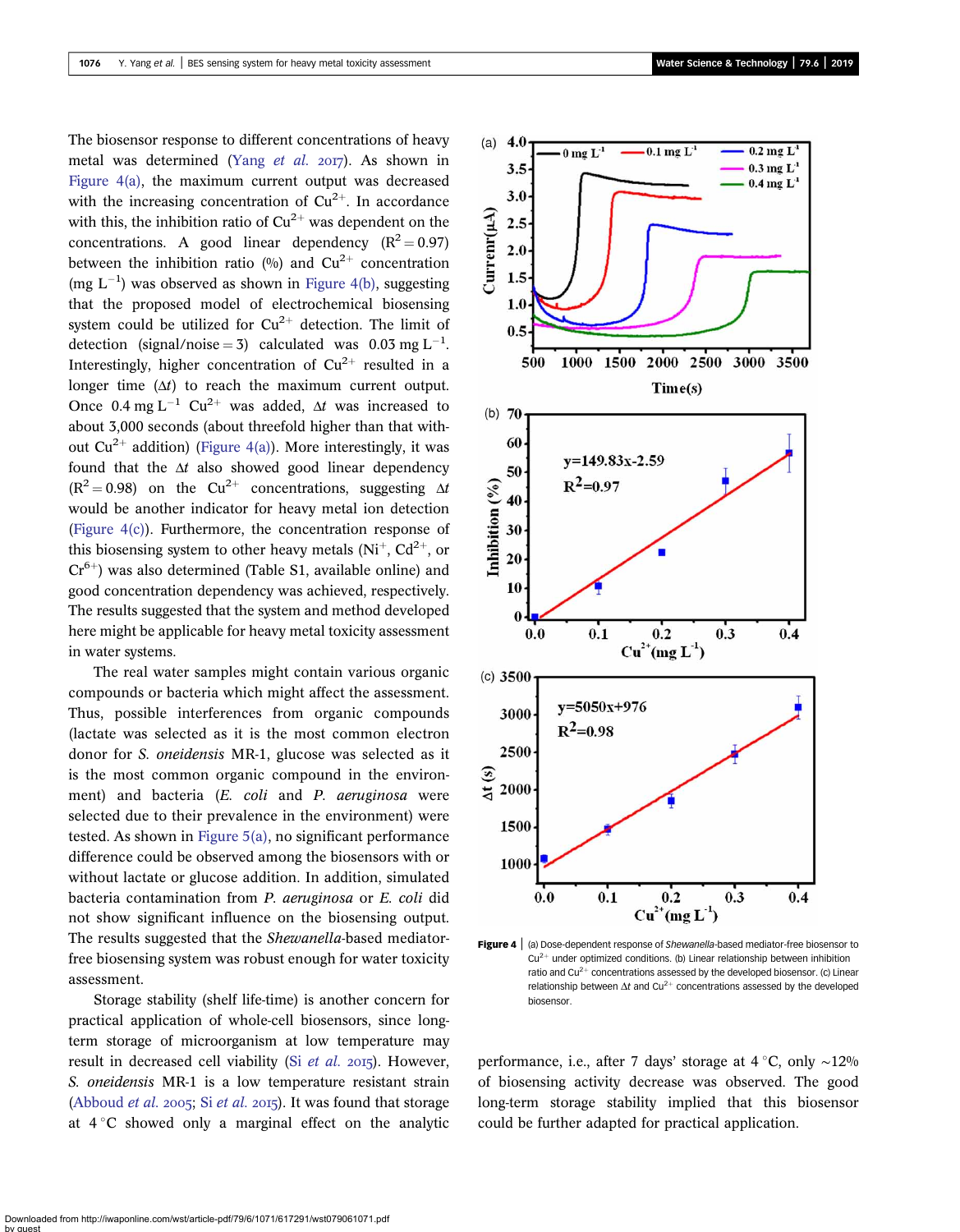<span id="page-6-0"></span>

**Figure 5**  $|$  (a) Interference resistance of the developed biosensor. Cu<sup>2+</sup> added is 0.3 mg L<sup>-1</sup>; The inhibition ratio of Cu<sup>2+</sup> without interference (control) was normalized as 100%, while the relative performance was calculated as (inhibition ratio with interference/inhibition ratio of control) ×100%. The concentrations of the interferences are as the following: glucose 10 mM, lactate 10 mM, P. aeruginosa 10<sup>7</sup> CFU mL<sup>-1</sup>, and E. coli 10<sup>7</sup> CFU mL<sup>-1</sup>. Statistical analysis was performed using one-way ANOVA (P > 0.05). (b) Storage stability (4 °C) of the developed biosensor. The inhibition ratio towards 0.3 mg  $L^{-1}$  Cu<sup>2+</sup> before storage was normalized as 100%.

# Assessment of toxicity from different heavy metal ions in water

The biosensing performance with simulated real samples of river water was also determined. It was found that the biosensing method developed here showed a high reliability (recovery efficiency  $> 86\%$ ) and good reproducibility (the coefficient of variation  $< 6\%$ ) (Table S2, available online), which suggested its potential for practical application.

Moreover, the IC50 for different heavy metal ions was determined (Table 1). The IC50 values obtained were 0.35, 2.48, 3.49, and 6.52 mg L<sup>-1</sup> for Cu<sup>2+</sup>, Cr<sup>6+</sup>, Ni<sup>+</sup>, and Cd<sup>2+</sup>, respectively. The toxicity of these heavy metals were determined as  $Cu^{2+} > Cr^{6+} > Ni^{2+} > Cd^{2+}$ . The results are in good agreement with other reports and indicated that the copper ion is more toxic than other ions to microorganisms (Gao [et al.](#page-8-0) 2017).

The amperometric method is a sensitive and commonly used technique for assessment of the biotoxicity of heavy metal ions. However, previously used bacteria such as E. coli and Psychrobacter sp. were non-EAB, which required exogenously added mediators to transport the electrons between cells and the electrode to link the cell metabolism with electric output ([Wang](#page-8-0) et al. 2013b). As S. oneidensis MR-1 is an EAB which could transport the electrons between cells and the electrode without mediator, the biosensing system developed here showed the unique advantage of being mediator-free, which might reduce the cost, simplify the operation, and also avoid possible toxicity from the exogenously added mediators.

Table 1 | Performance comparison of various whole-cell biosensors for heavy metal ions toxicity assessment

| Method                                                 | <b>Microorganism</b>            | $IC50$ (mg L <sup>-1</sup> ) |                          |        |                          |                              |
|--------------------------------------------------------|---------------------------------|------------------------------|--------------------------|--------|--------------------------|------------------------------|
|                                                        |                                 | $Cu2+$                       | $Ni2+$                   | $Cd2+$ | $Cr^{6+}$                | Reference                    |
| Amperometry, mediator-less                             | Shewanella oneidensis           | 0.35                         | 3.49                     | 6.52   | 2.48                     | This study                   |
| Amperometry, ferricyanide mediator                     | Escherichia coli                | 3.71                         | $\mathbf{a}$             | 7.8    | $\overline{\phantom{0}}$ | Catterall et al. (2010)      |
| Amperometry, p-benzoquinone mediator                   | Mixed microbial consortium      | 16.5                         | $\overline{\phantom{0}}$ | 20.5   | $\qquad \qquad -$        | Gao <i>et al.</i> $(2016)$   |
| Amperometry, <i>p</i> -benzoquinone mediator           | <i>Psychrobacter sp.</i>        | 2.6                          | $\overline{\phantom{0}}$ | 47.3   | 14.0                     | Wang <i>et al.</i> $(2013b)$ |
| Amperometry, ferricyanide–menadione<br>double-mediator | Saccharomyces cerevisiae        | 10.12                        | 17.06                    | 13.88  | $\overline{\phantom{0}}$ | Gao <i>et al.</i> $(2017)$   |
| <b>Bioluminescence</b>                                 | Engineered Acinetobacter baylyi | 0.68                         | $\overline{\phantom{0}}$ | 43.67  | $\overline{\phantom{0}}$ | Cui <i>et al.</i> (2018)     |
| Colorimetry                                            | Vibrio fischeri                 | 41.5                         |                          | 33.1   | 35.6                     | Dalzell et al. (2002)        |

aNot mentioned.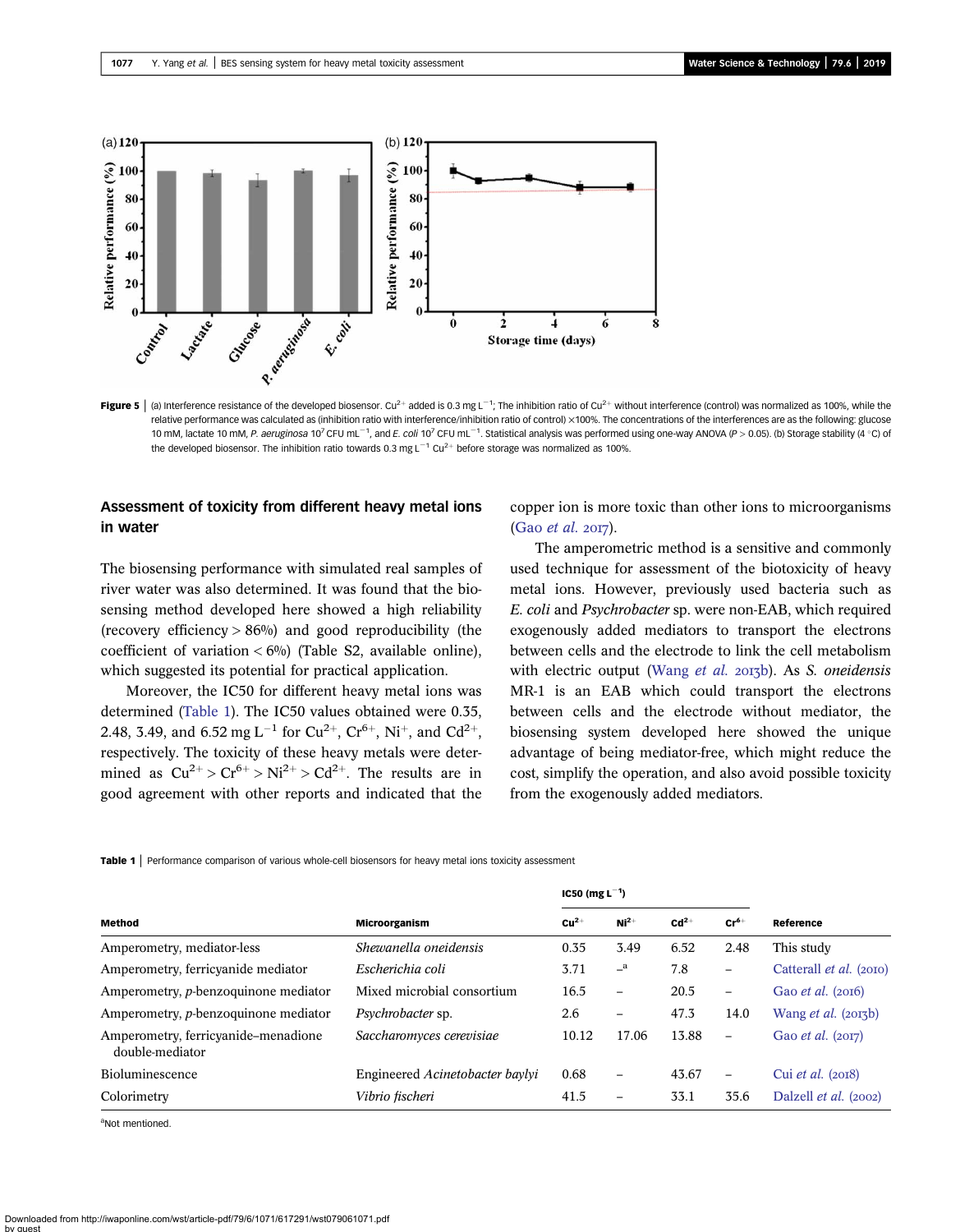<span id="page-7-0"></span>More impressively, the IC50 values obtained by this biosensing system were much lower than previously reported mediator-based biosensing systems or the most conventional bioluminescence sensing systems. For example, it was found that non-EAB E. coli and Psychrobacter sp. needed extra mediators to facilitate electron transportation and showed high IC50 values for  $Cu^{2+}$  detection (Catterall *et al.* 2010; [Wang](#page-8-0) et al. 2013b), and the mixed microbes showed the highest IC50, up to  $16.5 \text{ mg L}^{-1}$  [\(Table 1](#page-6-0)). In contrast, the S. oneidensis MR-1 showed the lowest IC50 value of 0.35 mg  $L^{-1}$  without exogenously added mediator. The bioluminescence method also showed an IC50 twice that of the method developed here (Zhu [et al.](#page-9-0) 2017; Cui et al. ). The results indicated that the mediator-free biosensing system developed here holds great potential for a simple, cost-effective, and sensitive assessment of the water toxicity from heavy metals and should be a promising tool for early warning of the water toxicity.

# **CONCLUSIONS**

In this work, a mediator-free BES for sensitive assessment of heavy metal toxicity was developed by using S. *oneidensis* MR-1 integrated with starvation pre-incubation. The procedure established here successfully excluded the reduction of the heavy metal ions during the toxicity sensing period, which in turn enabled a higher accuracy and sensitivity. Moreover, the biosensing conditions including poised potential, cell density, growth stage and pre-incubation time were optimized. The IC50 values obtained with this method were much lower than the other reported bioelectrochemical methods. In addition, as S. oneidensis MR-1 is an excellent EAB, this biosensing system showed the unique advantage of being a mediator-free operation. To the best of our knowledge, this is the first pure culture mediator-free BES for heavy metal toxicity assessment. Thus, this work provided a simple, cost-effective, sensitive and robust tool for heavy metal toxicity assessment in water systems, and implies that it is feasible to use a pure EAB strain for heavy metal biosensor (especially for specific recognition with genetic engineering) development, which may broaden the toolbox for water quality monitoring.

### ACKNOWLEDGEMENTS

This work was partially supported by the Natural Science Foundation of Jiangsu Province (BK20160015, BK20170545), National Natural Science Foundation of China (NSFC 51578266, 51708254), Fok Ying Tung Education Foundation (grant no. 161074), China Postdoctoral Science Foundation (2018M630531), National Postdoctoral Program for Innovative Talents (BX20180131), and a project funded by the Priority Program Development of Jiangsu Higher Education Institutions.

#### **REFERENCES**

- Abboud, R., Popa, R., Souza-Egipsy, V., Giometti, C. S., Tollaksen, S., Mosher, J. J., Findlay, R. H. & Nealson, K. H. 2005 [Low](http://dx.doi.org/10.1128/AEM.71.2.811-816.2005)[temperature growth of](http://dx.doi.org/10.1128/AEM.71.2.811-816.2005) Shewanella oneidensis MR-1. Applied and Environmental Microbiology 71 (2), 811–816.
- Ahmed, N. & Oh, S. E. 2018 [Toxicity assessment of selected heavy](http://dx.doi.org/10.1016/j.snb.2017.11.149) [metals in water using a seven-chambered sulfur-oxidizing](http://dx.doi.org/10.1016/j.snb.2017.11.149) [bacterial \(SOB\) bioassay reactor.](http://dx.doi.org/10.1016/j.snb.2017.11.149) Sensors and Actuators B-Chemical 258, 1008–1014.
- Catterall, K., Robertson, D., Hudson, S., Teasdale, P. R., Welsh, D. T. & John, R. 2010 [A sensitive, rapid ferricyanide-mediated](http://dx.doi.org/10.1016/j.talanta.2010.05.046) [toxicity bioassay developed using](http://dx.doi.org/10.1016/j.talanta.2010.05.046) Escherichia coli. Talanta 82 (2), 751–757.
- Chen, J. L., Ortiz, R., Steele, T. W. J. & Stuckey, D. C. [Toxicants inhibiting anaerobic digestion: a review.](http://dx.doi.org/10.1016/j.biotechadv.2014.10.005) Biotechnology Advances 32 (8), 1523–1534.
- Chen, J. L., Steele, T. W. & Stuckey, D. C. 2016 [Stimulation and](http://dx.doi.org/10.1021/acs.est.6b03522) [inhibition of anaerobic digestion by nickel and cobalt: a rapid](http://dx.doi.org/10.1021/acs.est.6b03522) [assessment using the resazurin reduction assay](http://dx.doi.org/10.1021/acs.est.6b03522). Environmental Science & Technology 50 (20), 11154–11163.
- Cui, Z. S., Luan, X., Jiang, H. C., Li, Q., Xu, G. F., Sun, C. J., Zheng, L., Song, Y. Z., Davison, P. A. & Huang, W. E. 2018 [Application of a bacterial whole cell biosensor for the rapid](http://dx.doi.org/10.1016/j.chemosphere.2018.02.097) [detection of cytotoxicity in heavy metal contaminated](http://dx.doi.org/10.1016/j.chemosphere.2018.02.097) [seawater.](http://dx.doi.org/10.1016/j.chemosphere.2018.02.097) Chemosphere 200, 322–329.
- Dalzell, D. J. B., Alte, S., Aspichueta, E., de la Sota, A., Etxebarria, J., Gutierrez, M., Hoffmann, C. C., Sales, D., Obst, U. & Christofi, N. 2002 [A comparison of five rapid direct toxicity](http://dx.doi.org/10.1016/S0045-6535(01)00331-9) [assessment methods to determine toxicity of pollutants to](http://dx.doi.org/10.1016/S0045-6535(01)00331-9) [activated sludge](http://dx.doi.org/10.1016/S0045-6535(01)00331-9). Chemosphere 47 (5), 535–545.
- Einicker-Lamas, M., Mezian, G. A., Fernandes, T. B., Silva, F. L. S., Guerra, F., Miranda, K., Attias, M. & Oliveira, M. M. 2002 Euglena gracilis [as](http://dx.doi.org/10.1016/S0269-7491(02)00170-7) [a](http://dx.doi.org/10.1016/S0269-7491(02)00170-7) [model](http://dx.doi.org/10.1016/S0269-7491(02)00170-7) [for](http://dx.doi.org/10.1016/S0269-7491(02)00170-7) [the](http://dx.doi.org/10.1016/S0269-7491(02)00170-7) [study](http://dx.doi.org/10.1016/S0269-7491(02)00170-7) [of](http://dx.doi.org/10.1016/S0269-7491(02)00170-7)  $Cu^{2+}$  [and](http://dx.doi.org/10.1016/S0269-7491(02)00170-7)  $Zn^{2+}$  [toxicity and accumulation in eukaryotic cells](http://dx.doi.org/10.1016/S0269-7491(02)00170-7). Environmental Pollution 120 (3), 779–786.
- Fang, D. Y., Gao, G. Y., Shen, J., Yu, Y. & Zhi, J. F. 2016 [A](http://dx.doi.org/10.1016/j.electacta.2016.10.174) [reagentless electrochemical biosensor based on thionine](http://dx.doi.org/10.1016/j.electacta.2016.10.174) wrapped E. coli [and chitosan-entrapped carbon nanodots](http://dx.doi.org/10.1016/j.electacta.2016.10.174) [film modified glassy carbon electrode for wastewater toxicity](http://dx.doi.org/10.1016/j.electacta.2016.10.174) [assessment](http://dx.doi.org/10.1016/j.electacta.2016.10.174). Electrochimica Acta 222, 303–311.
- Farre, M. & Barcelo, D. 2003 [Toxicity testing of wastewater and](http://dx.doi.org/10.1016/S0165-9936(03)00504-1) [sewage sludge by biosensors, bioassays and chemical](http://dx.doi.org/10.1016/S0165-9936(03)00504-1) [analysis.](http://dx.doi.org/10.1016/S0165-9936(03)00504-1) TrAC: Trends in Analytical Chemistry 22 (5), 299–310.
- Gao, G. Y., Qian, J., Fang, D. Y., Yu, Y. & Zhi, J. F. [Development of a mediated whole cell-based electrochemical](http://dx.doi.org/10.1016/j.aca.2016.04.011)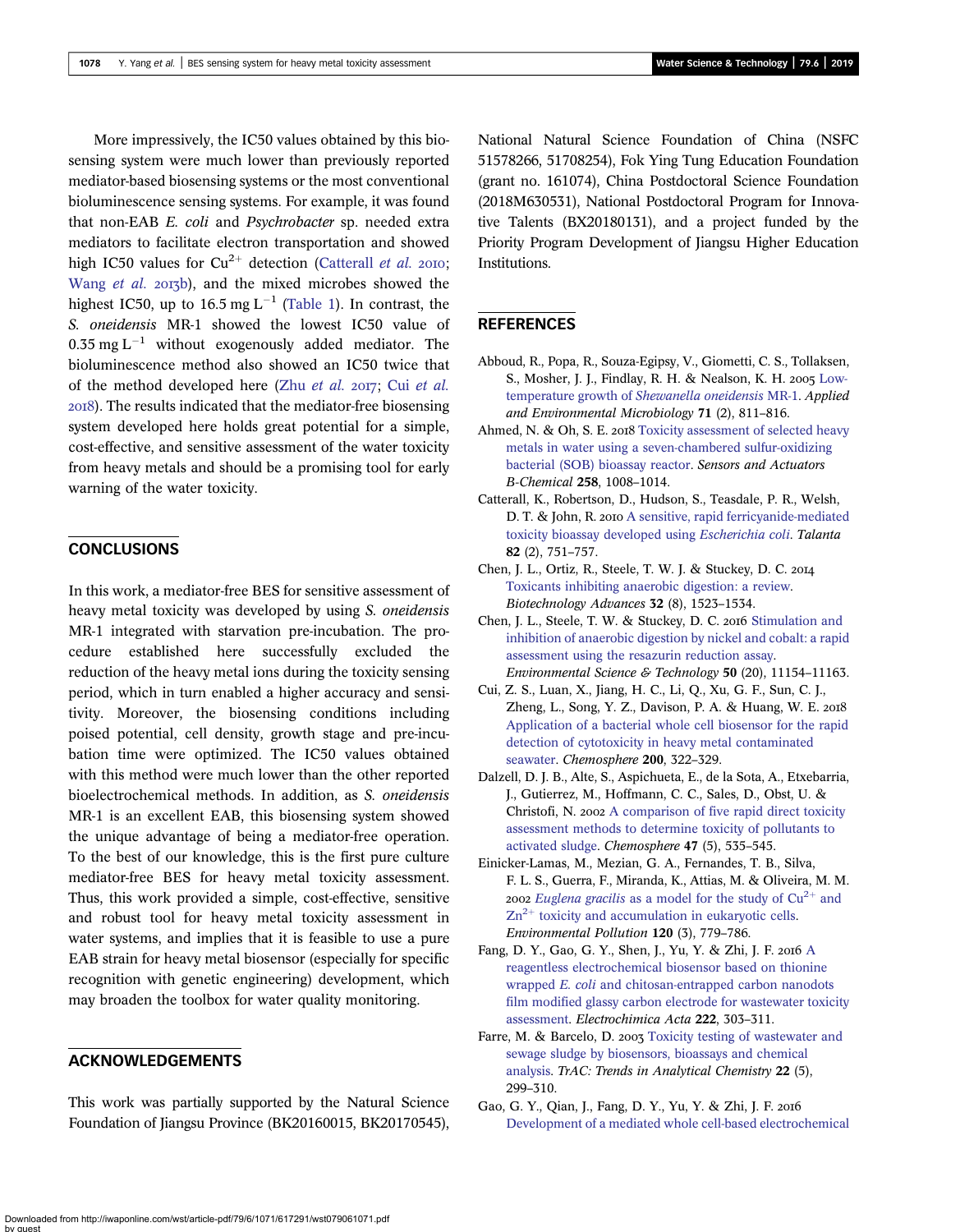<span id="page-8-0"></span>[biosensor for joint toxicity assessment of multi-pollutants](http://dx.doi.org/10.1016/j.aca.2016.04.011) [using a mixed microbial consortium](http://dx.doi.org/10.1016/j.aca.2016.04.011). Analytica Chimica Acta 924, 21–28.

- Gao, G. Y., Fang, D. Y., Yu, Y., Wu, L. Z., Wang, Y. & Zhi, J. F. [A double-mediator based whole cell electrochemical](http://dx.doi.org/10.1016/j.talanta.2017.01.081) [biosensor for acute biotoxicity assessment of wastewater](http://dx.doi.org/10.1016/j.talanta.2017.01.081). Talanta 167, 208–216.
- Gorby, Y. A., Yanina, S., McLean, J. S., Rosso, K. M., Moyles, D., Dohnalkova, A., Beveridge, T. J., Chang, I. S., Kim, B. H., Kim, K. S., Culley, D. E., Reed, S. B., Romine, M. F., Saffarini, D. A., Hill, E. A., Shi, L., Elias, D. A., Kennedy, D. W., Pinchuk, G., Watanabe, K., Ishii, S., Logan, B., Nealson, K. H. & Fredrickson, J. K. 2006 [Electrically conductive](http://dx.doi.org/10.1073/pnas.0604517103) [bacterial nanowires produced by](http://dx.doi.org/10.1073/pnas.0604517103) Shewanella oneidensis [strain MR-1 and other microorganisms.](http://dx.doi.org/10.1073/pnas.0604517103) Proceedings of the National Academy of Sciences of the United States of America 103 (30), 11358–11363.
- Gumpu, M. B., Sethuraman, S., Krishnan, U. M. & Rayappan, J. B. B. 2015 [A review on detection of heavy metal ions in](http://dx.doi.org/10.1016/j.snb.2015.02.122) water – [an electrochemical approach](http://dx.doi.org/10.1016/j.snb.2015.02.122). Sensors and Actuators B-Chemical 213, 515–533.
- Hau, H. H. & Gralnick, J. A. 2007 [Ecology and biotechnology of](http://dx.doi.org/10.1146/annurev.micro.61.080706.093257) the genus [Shewanella](http://dx.doi.org/10.1146/annurev.micro.61.080706.093257). Annual Review of Microbiology 61, 237–258.
- Islam, M. S., Sazawa, K., Hata, N., Sugawara, K. & Kuramitz, H. [Determination of heavy metal toxicity by using a micro](http://dx.doi.org/10.1016/j.chemosphere.2017.09.008)[droplet hydrodynamic voltammetry for microalgal bioassay](http://dx.doi.org/10.1016/j.chemosphere.2017.09.008) [based on alkaline phosphatase.](http://dx.doi.org/10.1016/j.chemosphere.2017.09.008) Chemosphere 188, 337–344.
- Kimber, R. L., Lewis, E. A., Parmeggiani, F., Smith, K., Bagshaw, H., Starborg, T., Joshi, N., Figueroa, A. I., van der Laan, G., Cibin, G., Gianolio, D., Haigh, S. J., Pattrick, R. A. D., Turner, N. J. & Lloyd, J. R. 2018 [Biosynthesis and characterization of](http://dx.doi.org/10.1002/smll.201703145) [copper nanoparticles using](http://dx.doi.org/10.1002/smll.201703145) Shewanella oneidensis: [application for click chemistry.](http://dx.doi.org/10.1002/smll.201703145) Small 14 (10), 1703145.
- Li, Z., He, X. Y., Wang, Z., Yang, R. H., Shi, W. & Ma, H. M. In vivo [imaging and detection of nitroreductase in zebrafish](http://dx.doi.org/10.1016/j.bios.2014.07.024) [by a new near-infrared fluorescence off-on probe](http://dx.doi.org/10.1016/j.bios.2014.07.024). Biosensors & Bioelectronics 63, 112–116.
- Liao, Z. H., Sun, J. Z., Sun, D. Z., Si, R. W. & Yong, Y. C. [Enhancement of power production with tartaric acid doped](http://dx.doi.org/10.1016/j.biortech.2015.05.105) [polyaniline nanowire network modified anode in microbial](http://dx.doi.org/10.1016/j.biortech.2015.05.105) [fuel cells](http://dx.doi.org/10.1016/j.biortech.2015.05.105). Bioresource Technology 192, 831–834.
- Logan, B. E. 2009 [Exoelectrogenic bacteria that power microbial](http://dx.doi.org/10.1038/nrmicro2113) [fuel cells](http://dx.doi.org/10.1038/nrmicro2113). Nature Reviews Microbiology 7 (5), 375–381.
- Middleton, S. S., Bencheikh-Latmani, R., Mackey, M. R., Ellisman, M. H., Tebo, B. M. & Criddle, C. S. 2003 [Cometabolism of](http://dx.doi.org/10.1002/bit.10725) Cr(VI) by [Shewanella oneidensis](http://dx.doi.org/10.1002/bit.10725) MR-1 produces cell[associated reduced chromium and inhibits growth.](http://dx.doi.org/10.1002/bit.10725) Biotechnology and Bioengineering 83 (6), 627–637.
- Sheline, C. T. & Choi, D. W. 2004  $Cu^{2+}$  [toxicity inhibition of](http://dx.doi.org/10.1002/ana.20047) [mitochondrial dehydrogenases in vitro and in vivo](http://dx.doi.org/10.1002/ana.20047). Annals of Neurology 55 (5), 645–653.
- Si, R. W., Zhai, D. D., Liao, Z. H., Gao, L. & Yong, Y. C. [A whole-cell electrochemical biosensing system based on](http://dx.doi.org/10.1016/j.bios.2014.12.035) [bacterial inward electron flow for fumarate quantification.](http://dx.doi.org/10.1016/j.bios.2014.12.035) Biosensors & Bioelectronics 68, 34–40.
- Si, R. W., Yang, Y., Yu, Y. Y., Han, S., Zhang, C. L., Sun, D. Z., Zhai, D. D., Liu, X. & Yong, Y. C. 2016 [Wiring bacterial](http://dx.doi.org/10.1021/acs.analchem.6b03538) [electron flow for sensitive whole-cell amperometric detection](http://dx.doi.org/10.1021/acs.analchem.6b03538) [of riboflavin](http://dx.doi.org/10.1021/acs.analchem.6b03538). Analytical Chemistry 88 (22), 11222–11228.
- Singh, A., Sharma, R. K., Agrawal, M. & Marshall, F. M. [Health risk assessment of heavy metals via dietary intake of](http://dx.doi.org/10.1016/j.fct.2009.11.041) [foodstuffs from the wastewater irrigated site of a dry tropical](http://dx.doi.org/10.1016/j.fct.2009.11.041) [area of India](http://dx.doi.org/10.1016/j.fct.2009.11.041). Food and Chemical Toxicology 48 (2), 611–619.
- Sun, D. Z., Yu, Y. Y., Xie, R. R., Zhang, C. L., Yang, Y., Zhai, D. D., Yang, G. D., Liu, L. & Yong, Y. C. 2017 [In-situ growth of](http://dx.doi.org/10.1016/j.bios.2016.08.037) [graphene/polyaniline for synergistic improvement of](http://dx.doi.org/10.1016/j.bios.2016.08.037) [extracellular electron transfer in bioelectrochemical systems](http://dx.doi.org/10.1016/j.bios.2016.08.037). Biosensors & Bioelectronics 87, 195–202.
- van der Schalie, W. H., Shedd, T. R., Knechtges, P. L. & Widder, M. W. (2001) [Using higher organisms in biological early](http://dx.doi.org/10.1016/S0956-5663(01)00160-9) [warning systems for real-time toxicity detection](http://dx.doi.org/10.1016/S0956-5663(01)00160-9). Biosensors & Bioelectronics 16 (7–8), 457–465.
- Vopalenska, I., Vachova, L. & Palkova, Z. 2015 [New biosensor for](http://dx.doi.org/10.1016/j.bios.2015.05.006) [detection of copper ions in water based on immobilized](http://dx.doi.org/10.1016/j.bios.2015.05.006) [genetically modified yeast cells.](http://dx.doi.org/10.1016/j.bios.2015.05.006) Biosensors & Bioelectronics 72, 160–167.
- Wang, X., Gao, N. S. J. & Zhou, Q. X. 2013a [Concentration](http://dx.doi.org/10.1016/j.bios.2012.12.029) [responses of toxicity sensor with](http://dx.doi.org/10.1016/j.bios.2012.12.029) Shewanella oneidensis [MR-1 growing in bioelectrochemical systems.](http://dx.doi.org/10.1016/j.bios.2012.12.029) Biosensors & Bioelectronics 43, 264–267.
- Wang, X. J., Liu, M. A., Wang, X., Wu, Z., Yang, L. Z., Xia, S. Q., Chen, L. & Zhao, J. F. 2013b [P-benzoquinone-mediated amperometric](http://dx.doi.org/10.1016/j.bios.2012.09.020) [biosensor developed with](http://dx.doi.org/10.1016/j.bios.2012.09.020) Psychrobacter sp. for toxicity testing of [heavy metals.](http://dx.doi.org/10.1016/j.bios.2012.09.020) Biosensors & Bioelectronics 41, 557-562.
- Webster, D. P., TerAvest, M. A., Doud, D. F. R., Chakravorty, A., Holmes, E. C., Radens, C. M., Sureka, S., Gralnick, J. A. & Angenent, L. T. 2014 [An arsenic-specific biosensor with](http://dx.doi.org/10.1016/j.bios.2014.07.003) genetically engineered [Shewanella oneidensis](http://dx.doi.org/10.1016/j.bios.2014.07.003) in a [bioelectrochemical system.](http://dx.doi.org/10.1016/j.bios.2014.07.003) Biosensors & Bioelectronics 62, 320–324.
- Wong, L. S., Judge, S. K., Voon, B. W. N., Tee, L. J., Tan, K. Y., Murti, M. & Chai, M. K. 2018 [Bioluminescent microalgae](http://dx.doi.org/10.1109/JSEN.2017.2787786)[based biosensor for metal detection in water](http://dx.doi.org/10.1109/JSEN.2017.2787786). IEEE Sensors Journal 18 (5), 2091–2096.
- Yang, Y., Yu, Y. Y., Wang, Y. Z., Zhang, C. L., Wang, J. X., Fang, Z., Lv, H. Y., Zhong, J. J. & Yong, Y. C. 2017 [Amplification of](http://dx.doi.org/10.1016/j.bios.2017.07.008) [electrochemical signal by a whole-cell redox reactivation](http://dx.doi.org/10.1016/j.bios.2017.07.008) [module for ultrasensitive detection of pyocyanin.](http://dx.doi.org/10.1016/j.bios.2017.07.008) Biosensors & Bioelectronics 98, 338–344.
- Yang, Y., Fang, D., Liu, Y., Liu, R., Wang, X., Yu, Y. & Zhi, J. a [Problems analysis and new fabrication strategies of mediated](http://dx.doi.org/10.1016/j.bios.2018.02.049) [electrochemical biosensors for wastewater toxicity](http://dx.doi.org/10.1016/j.bios.2018.02.049) [assessment.](http://dx.doi.org/10.1016/j.bios.2018.02.049) Biosensors & Bioelectronics 108, 82–88.
- Yang, Y., Wang, Y. Z., Fang, Z., Yu, Y. Y. & Yong, Y. C. 2018b [Bioelectrochemical biosensor for water toxicity detection:](http://dx.doi.org/10.1007/s00216-017-0656-4) [generation of dual signals for electrochemical assay](http://dx.doi.org/10.1007/s00216-017-0656-4) [confirmation.](http://dx.doi.org/10.1007/s00216-017-0656-4) Analytical and Bioanalytical Chemistry 410 (4), 1231–1236.
- Yong, Y. C., Yu, Y. Y., Zhang, X. H. & Song, H. 2014 [Highly active](http://dx.doi.org/10.1002/anie.201400463) [bidirectional electron transfer by a self-assembled](http://dx.doi.org/10.1002/anie.201400463) [electroactive reduced-graphene-oxide-hybridized biofilm](http://dx.doi.org/10.1002/anie.201400463).